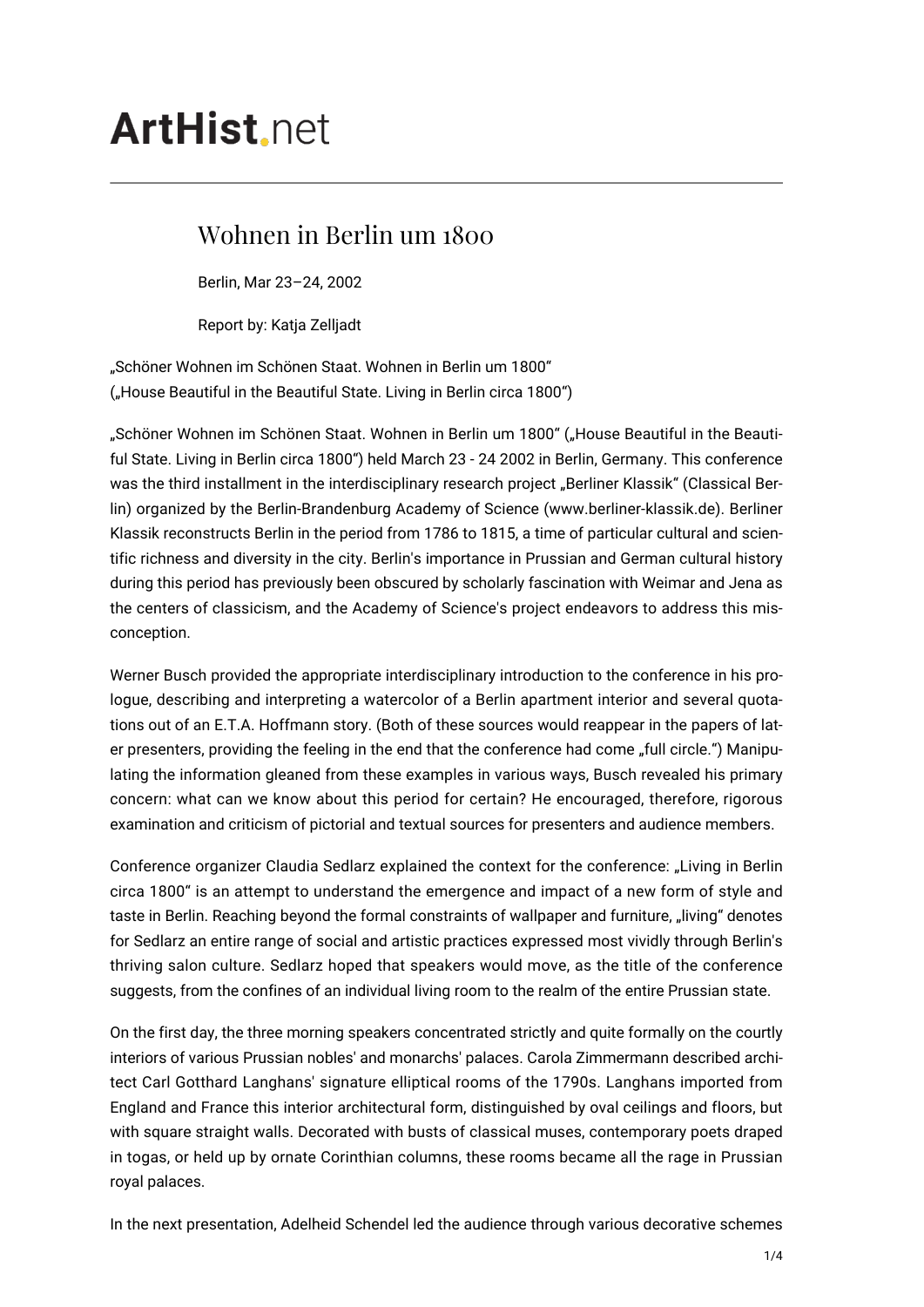in the early nineteenth-century Kronprinzenpalais. In this project, two of Berlin's most beloved historical personalities are united: Queen Louise, the spouse of Frederick William III, and the architect/designer/style guru Karl Friedrich Schinkel. Schinkel created fabulous rooms for Louise with chamois-colored walls, star-speckled ceilings, or draped "Turkish-tent-style" wall-coverings.

In the last morning presentation, Jörg Meiner delved into Frederick William IV's personal redecoration of a suite of rooms in the Hohenzollern Berliner Stadtschloß (City Palace). Frederick William IV designed (with Schinkel's help) a "chronology of style" leading from classical Greek and Roman through Gothic and ending in a baroque/rococo confrontation with the powerful presence of his grandfather, Frederick the Great.

The first morning's three papers showed the emergence of a different sense of taste during this period, one in which Prussian aristocrats tried to participate in a new, hybrid European style. The Berlin architects they hired ushered them into the new classical era by copying ideas seen on trips to England, France, and Italy, or by replicating forms painted on recently excavated Greek or "Etruscan" vases. Prussia was keeping up with the antiquity-crazed European royals.

The afternoon sessions on the first conference day dealt primarily with bourgeois interiors and architecture. Maria Ocon Fernandez started in the present, with the symbol par excellence of Bauhaus minimalism, the Wagenbach lamp. Her presentation traced the ebbs and flows of ornamental style, showing that Bauhaus theorists, categorically rejecting elaborate nineteenth-century historicism, looked back to the Biedermeier period for a vision of simplicity, and that, in turn, the proponents of Biedermeier themselves had classical and antique forms as models. She stressed the importance of the word Bequemlichkeit (comfort) as a translation for the classical concept utilitas in architectural manuals and writing of Berlin authors during the early nineteenth-century.

Matthias Hahn showed various examples of petit-bourgeois façade and interior ornamentation in Berlin and Potsdam. Newly wealthy parvenus appropriated and adapted classicistic aristocratic style in stenciled wall and floor coverings, or in external frieze-like architectural elements. Hahn showed the dissemination of patterns and models in decorator and wallpaper-hanger publications and commented on the ever-swifter commercialization of aristocratic style.

Karl Hiller and Sabine Grimmig-Haga, an art-historian and conservator duo, shared the results of their excavation/restoration project on one of Berlin's earliest apartment buildings. The building in the newly incorporated Friedrich-Wilhelms-Stadt neighborhood housed as many as 12 family groups at one time from the beginning of its existence in 1831. The speakers not only demonstrated technical proficiency by showing the process of ceiling decoration using stencil forms and describing the wildly imaginative color schemes (often created with poisonous pigments), they also added a social historical component to the paper by indicating a shift in the occupations of inhabitants and allowing a glimpse into the life of a typical Berlin painter/decorator.

The afternoon lectures illustrated the dissemination of taste and style within various levels of Berlin society. Audience members agreed in the end-of-the-day discussion that while bourgeois society copied the aristocracy, aristocrats became ever more bourgeois, proving yet again the nineteenth century as the era of double-sided assimilation.

Day two of "Living in Berlin circa 1800" was intended to broaden the conference perspectives,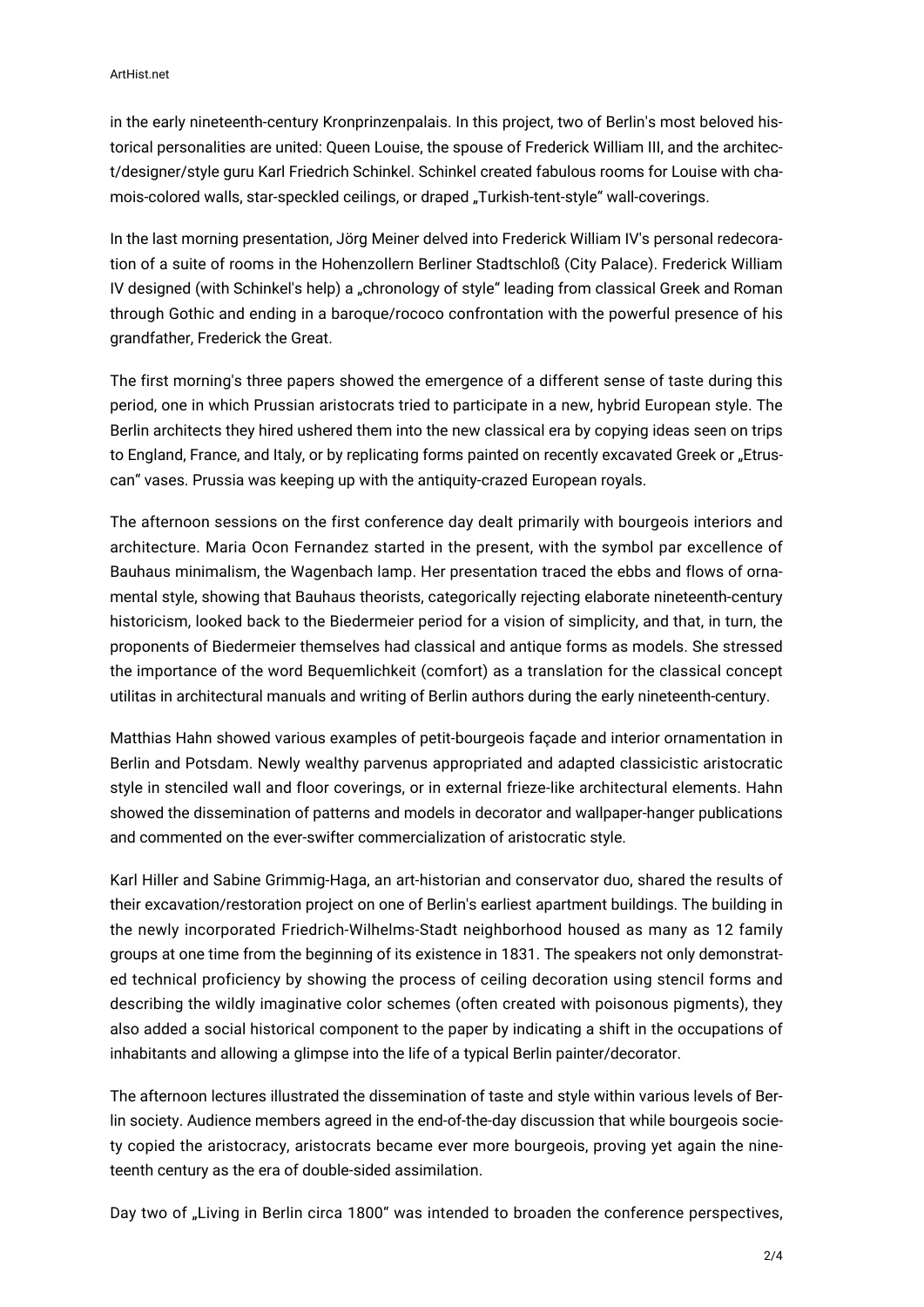moving beyond what was on the walls and ceilings of Berlin rooms to what took place within those walls. Achim Stiegel opened by appraising the unique position of Berlin's furniture makers in the Berliner Klassik. During this somewhat liberalized era, official Prussian reforms loosened the guild stranglehold on commerce. Cabinetmakers experimented with new furniture forms (exemplified in the creation of various types of graceful secretaire) and with new manufacturing strategies, such as the specialization of labor and mass production. Stiegel's paper led the audience convincingly from parlor through furniture warehouse to the highest halls of Prussian bureaucratic power.

The next two papers contended with the tradition of the "salon" - probably the most well known form of cultural sociability during the Berliner Klassik. Ernst Siebel discussed the difficulties in capturing the salon's intricate communication modes and structures pictorially: the essence of the salon was a fleeting dialogue, an ephemeral moment, something continually evolving. Although several watercolorists of the time attempted to immortalize salon life, invariably they could only hint at the complex configuration of friendship, amorous, and artistic networks the salon provided. Siebel stressed the importance of family scenes and activities and explained the role of furniture within salon culture. Nikolaus Gatter elucidated the role of Karl August Varnhagen van Ense as a collector and archivist of salon culture and as the gatekeeper to the legacy of his famous wife, salonnière extraordinaire Rahel Levin Varnhagen. Husband Varnhagen provides the perfect example of an unreliable historical source: descriptions of his wife's salon were written years after the fact and are rife with exaggeration, nostalgia, and sentimentality. Gatter charted changing salon fashions from the early 1800s to the Revolution of 1848, addressing the question of "attic" salons, Republicanism, Bettina von Arnim's wicker chairs, and Rahel Varnhagen's borrowed silver.

In the afternoon, Ulrike Münter provided the only literary offering of the conference with an analysis of truth and fantasy in two E.T.A. Hoffmann stories written in and about Berlin: Ritter Gluck (Knight Gluck) and Das öde Haus (The Deserted House). Hoffmann's difficult relationship to artistic creation is paralleled in the complex and tortured relationship he has to Berlin; the sense of freedom and excitement he feels in the city can just as easily turn into fear of poverty and unearthly menace. Hoffmann is perhaps the first to usher Berlin into its symbolic metropolitan role as city of alienation and dislocation.

Elke Katharina Wittich analyzed a new form of architecture beginning in the Berliner Klassik, one that dissolved the distinctions between public and private. Architecture periodicals of the era published elevations and façade models of buildings, illustrations suggesting a new openness of spirit, as though suddenly rooms had been conceived to accommodate unexpected guests and spontaneous business meetings. Over six-dozen Palladian "country houses" had been constructed by 1800 for Berlin's grand-bourgeoisie near the city limits.

The second day of the conference tied the first day's formal interior design elements to their social and intellectual counterparts. Each presentation attempted to sharpen the outlines of the concept Berliner Klassik and to fill it with the picture of a bustling early nineteenth-century city. The next conference in the series will also be held in the drafty but immensely attractive central atrium at the Academy of Sciences on April 20 and 21 and promises to further develop the theme of Berlin city life around 1800 (for programme details see: <http://home.arcor.de/berlinerklassik/>).